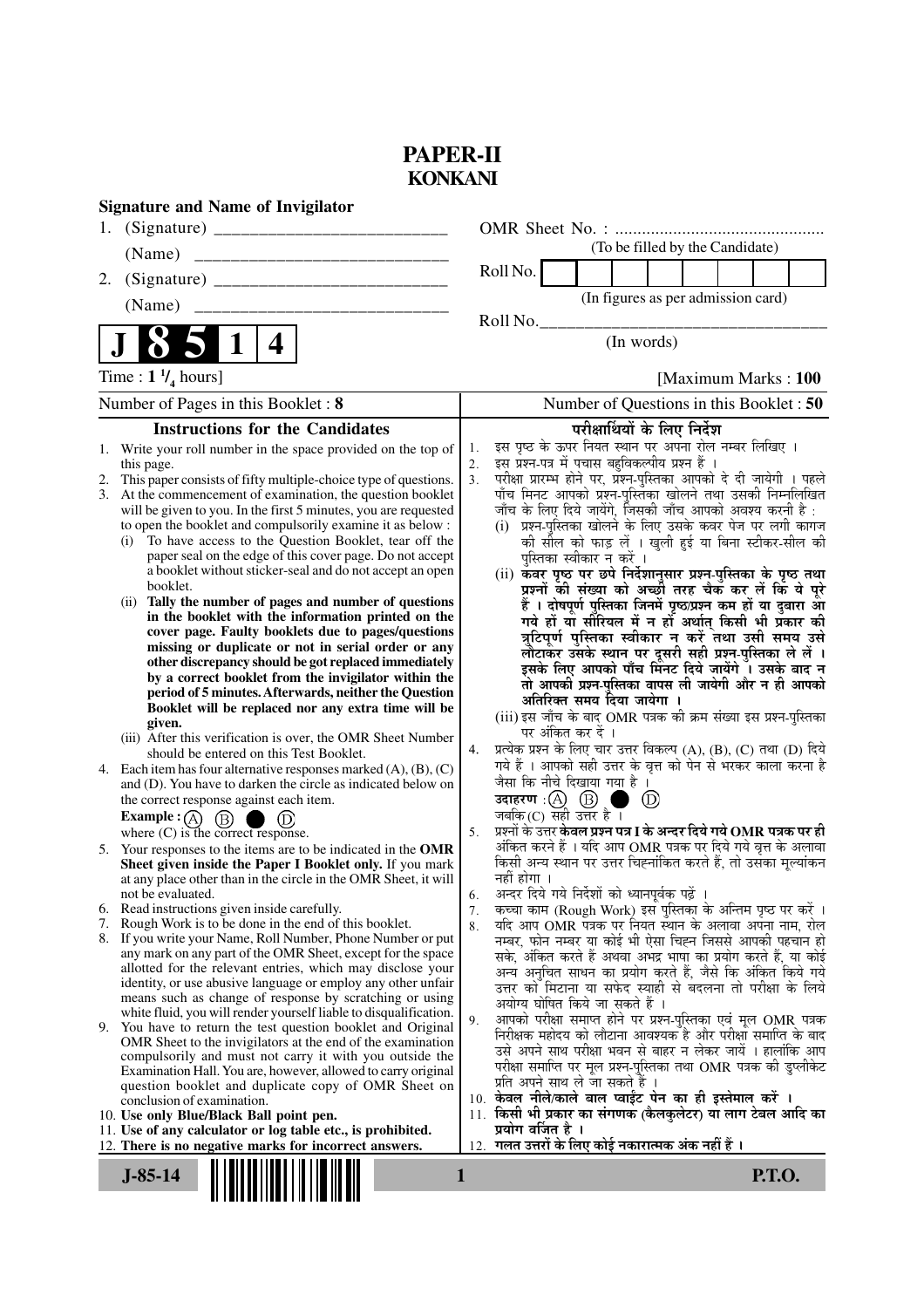## **KONKANI**  कोंकणी **Paper – II**  ¯ÖÏ¿®Ö¯Ö¡Ö **– II**

- **Note :** This paper contains **fifty (50)** objective type questions, each question carrying **two (2)** marks. Attempt **all** the questions.
- **सृचोवण्यो :** (i) ह्या प्रस्न-पत्रांत वट्ट पन्नास (50) भौ पर्यायी जापेचे प्रस्न आसात.
	- (ii) दर एका प्रस्नाची जाप ताचे सकलय दिल्ल्या (A), (B), (C) आनी (D) ह्या चार अक्षरांतल्या फावो त्या अक्षरान दिवंची.
	- (iii) दर प्रस्नाच्या सारके जापेक **दोन (2)** गण दवरल्यात.
	- (iv) सगळ्या प्रस्नांच्यो जापो बरोवंच्यो.
- 1. 'अेस्साय हिस्तोरिक दा लिंगुआ कोंकानी' हो कुञ्य रिवारांचो निबंद खंयच्या वर्सा उजवाडा आयलो ?
	- (A) 1856
	- (B) 1857
	- (C) 1858
	- (D) 1859
- 2. पयली कोंकणी साहित्य परिषद खंयचे सुवातेर जाली $?$ 
	- $(A)$  मंबय
	- (B) उड़पी
	- $(C)$  कारवार
	- (D) मंगळूरू
- **3.** इ.स. १९३० त 'मोहिनी' कथेक 'यशवन्त' म्हयनाळ्याचे कथा सतींत पयलें इनाम हांतल्या कोणाक फावो जालें ?
	- $(A)$  माणिकराव गावणेकार
	- (B) लक्ष्मणराव सरदेसाय
	- (C) मनोहरराय सरदेसाय
	- (D) यशवन्त सदानन्द पालेकार
- 4. हांतलें खंयचें पस्तक देवनागरी आनी रोमी लिपयेंत उजवाडन आयलां ?
	- $(A)$  पोवनाचें तपलें
	- $(B)$  झिलबा राणो
	- (C) मोगाचें लग्न
	- (D) जादूचो जुंवो
- 5. कवितेच्यो वळी आनी कवी हांच्यो फावो त्यो जोड्यो लायात.
	- 1. आमकां इतिहास आसा आमकांय बी भास आसा. 5. पांडूरंग भांगी
	- 2. सगळे एकेच माळेचे मणी म्हज्या बायलेच्या गळ्यांतलो  $6<sub>l</sub>$  नागेश करमली

एक म्हर्तमणी सोडलो जाल्यार !

- 3. कोंकणच्या रानांत वनदेवी धोलता मखरांतरे पूजा म्हर्त तिजी. 7. र बि. पंडीत
- 4. सुटकेचे वेदीर जावन उबे युगांसपन जांणीं मोखलेलें रगता-चन्यान पासण लावन तें तर मंदिराचीं सोपणां जालें । 8. मनोहर राय सरदेसाय
	- 9. बाकीबाब बोरकार
- (A)  $1 9$ ,  $2 5$ ,  $3 7$ ,  $4 6$
- (B)  $1 5$ ,  $2 7$ ,  $3 8$ ,  $4 6$
- (C)  $1 8$ ,  $2 7$ ,  $3 5$ ,  $4 6$
- (D)  $1 6$ ,  $2 7$ ,  $3 5$ ,  $4 8$
- 6. 'कोंकणी भाशेचें जैत' हैं शणे गोंयबाबांचें पुस्तक इंग्लीश भाशेंत कोणे अणकारून हाडलां ?
	- $(A)$  प्रकाश थळी
	- (B) एस्. एम्. बोर्जिस
	- $(C)$  औलि विन्य गॉमिश
	- (D) जे. बी. मोराइश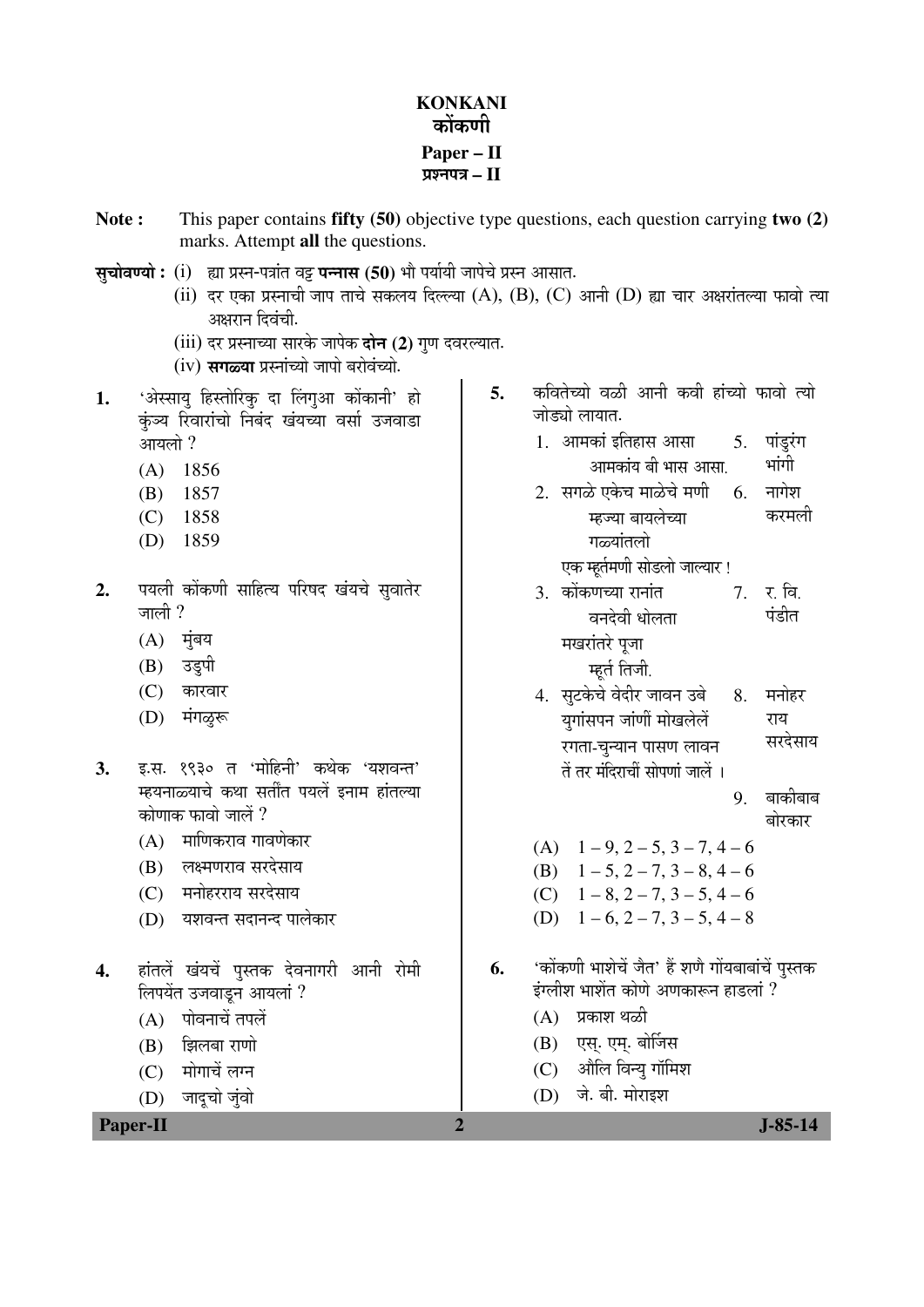- 7. कोंकणी भाशेचें प्रमाणिकरण खंयच्या चार मळांचेर करपाक जाता $\,$ ?
	- (A) उत्तर, स्वर, व्यंजन, शब्दशक्त
	- (B) उच्चार, बरोवपी, व्याकरण, उतरावळ
	- $(C)$   $\overline{6}$ लपी, भास, प्रत्यय, ध्वनि
	- (D) स्वन, रूपिम, लिंग, काळ
- 8. 'अरेबियन डेज' ह्या भोंवडेवर्णनाचो बरोवपी कोण ?
	- (A) उदय गुडे
	- (B) दत्ता दामोदर नायक
	- (C) रविंद्र केळेकार
	- (D) यशवन्त केळेकार
- 9. 'इतिहासकार जें फिदें घटित जाता. ताचें वर्णन करता आनी कवी जें फिंदें घडूंक शकता ताची अभिव्यक्ती करता' ही उतरां हांचेमदल्या कोणाली $\gamma$ 
	- (A) एरिस्टॉटल
	- (B) बर्डस्वर्थ
	- $(C)$  लोंजाइनस
	- (D) प्लेटो
- 10. स्वास नळयेंतल्यान भायर सरपी हवेक तोंडात आडखळ जावन जाल्ल्या उच्चाराक फसली व्यंजनां म्हणटात $?$ 
	- $(A)$  महाप्राण व्यंजनां
	- (B) घांसडी व्यंजनां
	- $(C)$  स्फोटी व्यंजनां
	- (D) महाप्राणी व्यंजनां
- 11. हांतूतलें संबंदी-अव्यय खंयचें ?
	- $(A)$  सरीं
	- $(B)$  पोंदा
	- $(C)$  लागीं
	- (D) सयत
- 12. प्रकाशन वर्सा प्रमाण ह्या रचनाकुतींचो योग्य क्रम खंयचो ?
	- $(A)$  कोंकणी काव्य संग्रह, लोकरंग, कोंकणी मानस गंगोत्री, कषाय मधुर
	- $(B)$  कोंकणी काव्य संग्रह, कोंकणी मानस गंगोत्री, लोकरंग, कषाय मधर
	- (C) कोंकणी काव्यसंग्रह, कषाय मधुर, कोंकणी मानस गंगोत्री, लोकरंग
	- $(D)$  कोंकणी मानस गंगोत्री, कोंकणी काव्य संग्रह, कषाय मधुर, लोकरंग
- 13. मिगेल द आल्मैदीच्या 'वनवाळ्याचो मळो' ह्या ÝÖÏÓ£ÖÖÛú \_\_\_\_\_\_\_ ¯ÖÖ®ÖÖÓ †ÖÃÖÖŸÖ.
	- $(A) 557$
	- (B) 567
	- (C) 654
	- (D) 554
- 14. पाद्री आंतोनिय सालदान्य हांणी खंयचो ग्रंथ बरयलो ?
	- $(A)$  'वनवाळ्याचो मळो'
	- (B) 'सगळ्या वरूसाचें आंजेल'
	- (C) 'फ्लोस सांतारूक्म'
	- $(D)$  'देक्लारासांव द दौत्रिन क्रिश्तां'
- 15. बी. वी. बाळिगांनी कोणाली कृती कोंकणीत अणकारित केल्या ?
	- (A) तुलसी रामायण तुळशीदास
	- $(B)$  गीत रामायण  $-$  ग. दि. माडगूळकर
	- (C) गोड्डे रामायण लोक कवी
	- (D) भावार्थ रामायण संत एकनाथ
- 1**6.** आग्वादाच्या बंदखणींतल्यान नागेश करमली हांणी खंयचे नेमाळें चलयल्लें ?
	- $(A)$  जोत
	- $(B)$  दिवटी
	- (C) उजवाड
	- (D) सत्
- **J-85-14 3 Paper-II**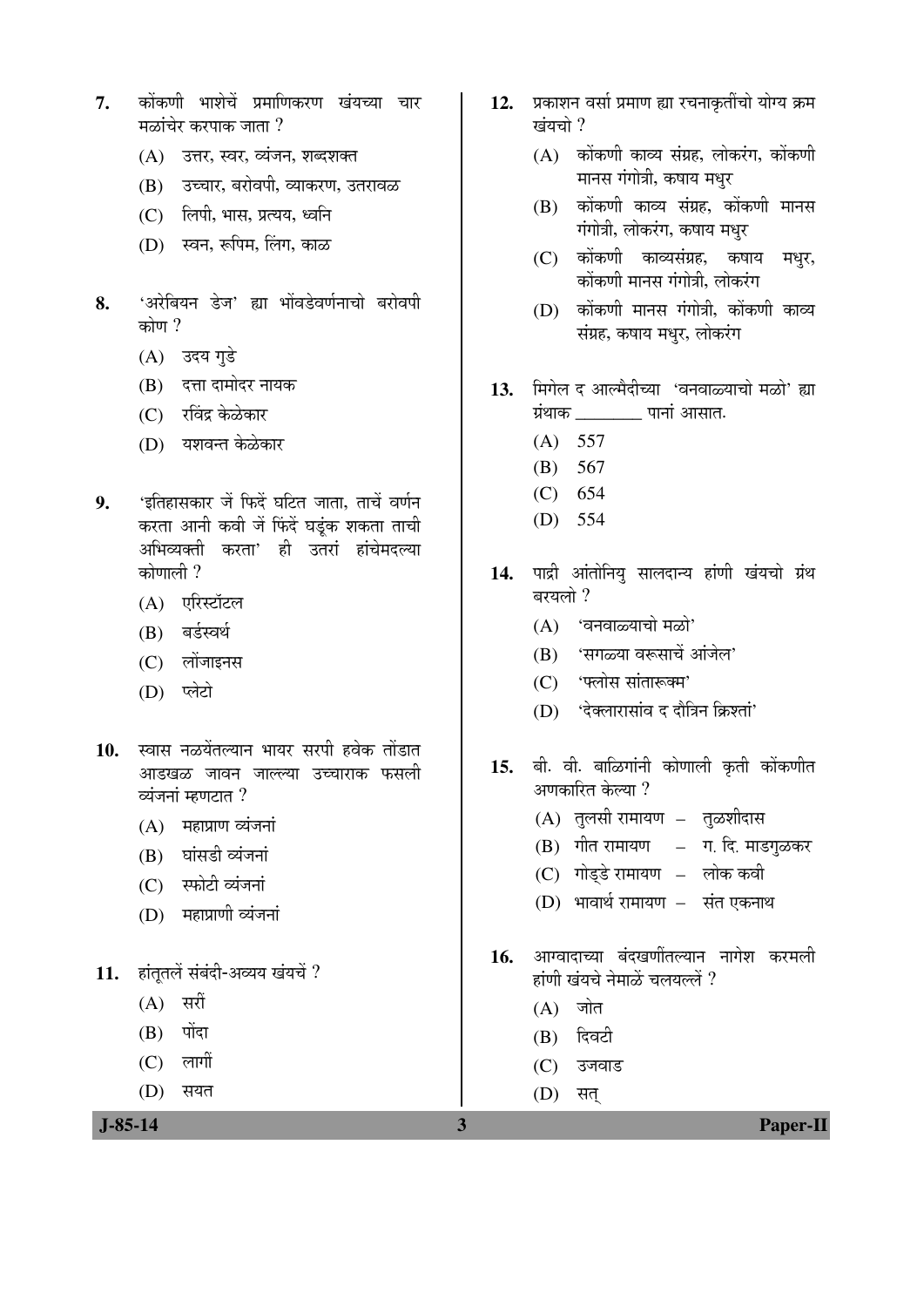17. सकयल दिल्ल्या वाक्यांतल्या उतरांच्यो फावो त्यो जोड्यो लायात.

हांव जेवपाक बसलो इतल्यांत श्रीधर आयलो.

- $1 \overline{5}$  हांव $5 \overline{5}$  नाम
- 2. बसलो 6. सर्वनाम
- 3. इतल्यांत 7. क्रियापद
- 4. श्रीधर 8. विशेशण
	- 9. क्रिया विशेशण
- (A) 1–8, 2–9, 3–5, 4–7
- (B) 1–6, 2–7, 3–9, 4–5
- (C) 1–7, 2–8, 3–9, 4–6
- (D) 1–6, 2–8, 3–9, 4–9
- 18. जेन्ना एकाद्रें उतर एक वा दोनापरस चड फावटीं येता आनी तांचो अर्थ वेगवेगळो जाता तेन्ना थंय
	- $(A)$  उपमा अलंकार आसता
	- (B) उत्प्रेक्षा अलंकार आसता
	- (C) श्लेष अलंकार आसता
	- (D) यमक अलंकार आसता
- 19. Hööde alast yalılar aldar *a*ld tarah ? आडवो हात मारप.
	- $(A)$  आडव्या हाताचेर मारप
	- (B) फट उलोवप
	- (C) हात मुरडप
	- (D) खूप खावप
- 20. स्वन म्हळ्यार
	- (A) स्वास नळयेंतल्यान भायर सरपी हवेक (स्वासाक) तोंडांत आडखळ हाडपी ध्वनी.
	- (B) तोंडातल्यान भायर सरिल्लो आनी जाचो भाशेंत वापर जाता तो ध्वनी.
	- (C) भाशेचे बांदावळींत ल्हानांतल्या ल्हान अर्थपूर्ण अशा उतराचो ध्वनी.
	- (D) फुफ्फुसांतल्यान भायर सरपी हवेक खंयच आडखळ न हाडपी ध्वनी.
- 21. सकयली खंयची कृती काव्य ह्या प्रकारांत  $3$  $\overline{a}$   $\overline{a}$   $\overline{a}$   $\overline{a}$   $\overline{a}$   $\overline{a}$   $\overline{a}$   $\overline{a}$   $\overline{a}$   $\overline{a}$   $\overline{a}$   $\overline{a}$   $\overline{a}$   $\overline{a}$   $\overline{a}$   $\overline{a}$   $\overline{a}$   $\overline{a}$   $\overline{a}$   $\overline{a}$   $\overline{a}$   $\overline{a}$   $\overline{a}$   $\overline{a}$   $\$ 
	- $(A)$  चिकोळी
	- (B) आमोरी अमृरपिकी
	- (C) अमरपिक्यो चिंचो
	- (D) अक्षर ब्रह्म
- 22. बीभत्स रसाची निर्मणी खंयच्या स्थायीभावांतल्यान जाता ?
	- (A) उत्साह
	- $(B)$  जुगुप्सा
	- $(C)$  रति
	- $(D)$  वीर
- 23. सकयल दिल्ल्यो प्रस्तावना आनी त्यो बरोवणी हांची योग्य जोडी वळखात.
	- $(A)$  समाजिक निबंद मूळ धरता – डॉ. किरण बुडकुले
	- $(B)$  ब्रह्मांडाची भोंवडी डॉ. तानाजी हळर्णकार
	- (C) देठांतल्या म्होंवाचो माग घेतना रवीन्द्र केळेकार
	- (D) अमृरपिकी रूच माधव बोरकार
- 24. 'आयज रे धोलार पडली बडी' ह्या साहित्य क्रतींतल्यान \_\_\_\_\_\_\_
	- $(A)$  रावणाचे प्रतीक घेवन कवीन फिरंगी सत्तेचेर बडी मारल्या.
	- (B) दुर्योधनाचें प्रतीक घेवन समकालीन राजकारणाचेर बडी मारल्या.
	- (C) कंसाचें प्रतीक घेवन कवीन फिरंगी सत्तेचेर बडी मारल्या.
	- (D) नरकासराचें प्रतीक घेवन कवीन समकालीन पुर्तुगेज सत्तेचेर प्रहार केला.
- 25. 'चवकी' ह्या अणकारित कादंबरेची 'प्रतिष्ठानाची .<br>मोख' ही प्रस्तावना हांतल्या कोणे बरयल्या ?
	- (A) उदय भेंब्रे
	- (B) चन्द्रकान्त केणी
	- (C) प्रकाश थळी
	- (D) रवीन्द्र केळेकार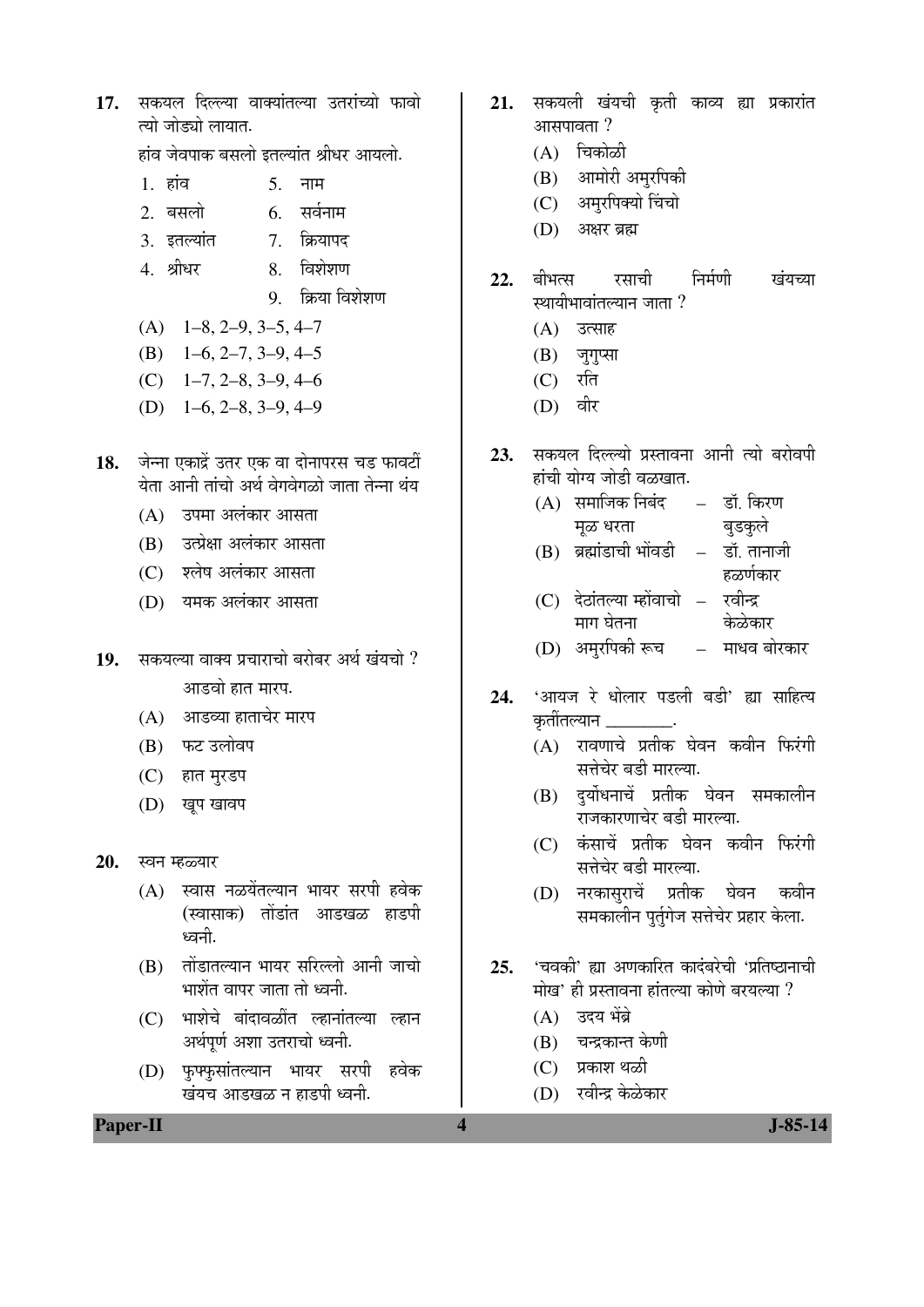- 26. गोंथातले गांव आनी थंय जावपी जात्रा-फेस्तां हांच्यो फावो त्यो जोडयो लायात.
	- 1. सावय-वेरें 5. मुसळां नाच
	- 2. चांदर 6. गडे
	- 3. ÃÖÖÓÝÖë 7. ¾Ö߸ü³Ö¦ü
	- 4. साळ 8. जागर
		- 9 कालो
	- $(A)$  1–9, 2–5, 3–7, 4–6
	- (B) 1–8, 2–5, 3–7, 4–6
	- $(C)$  1–9, 2–6, 3–7, 4–6
	- (D) 1–7, 2–6, 3–8, 4–6
- 27. कोंकणी मनीस उलयतना वर्णांतर करता कित्याक
	- $(A)$  वर्णांतर करपान ताका आपणाल्या उलोवपांत वेगवेगळे अर्थ हाडपाक येतात.
	- $(B)$  ताचें मन म्होंवाळ, मोवाळ आनी सुक्षीम देखन अर्थाची आनी सोबीतकायेची भुक भागयतीत अशींच उतरां तो आपणायता.
	- (C) भाशेंतल्या उतरांक सोबीतकाय दिवपाचो  $\overline{a}$ ाचो पयत्न आसता
	- (D) खंयचोय नवो आशय सांगपाक ताका  $\vec{a}$ Ödu $\vec{b}$  ənan
- **28.** उजवाडणेच्या वर्सा प्रमाण ह्या साहित्यकृतींचो योग्य तो अनुक्रम खंयचो ?
	- 1. भारतवर्षाची संस्कृतायेची साधना
	- 2. कोंकणी समीक्षाणाची परिभाशीक उतरावळ
	- 3. आत्म्याचें संगीत
	- 4. कोंकणी भाशाविज्ञान
	- 5. पश्चिमी समीक्षेकडेन इश्टागत.
	- $(A)$  1, 2, 3, 5, 4
	- (B) 2, 1, 5, 4, 3
	- $(C)$  4, 5, 3, 1, 2
	- (D) 4, 3, 5, 1, 2
- 29. सयकल दिल्ल्या विधांनातलें खंयचें विधान चुक आसा.
	- $(A)$  'थांग-अथांग' ही कृती जयंती नायकान संग्रहीत केल्लो कथांचो झेलो.'
	- (B) 'गांठवल' ही नवलिका देवीदास कदम हांणी बरयल्या.
	- (C) 'निमित्ताक कारण' हें पयलें खऱ्या अर्थान कोंकणी नाटक.
	- (D) 'एका विचाराची जिवीतकथा' हें पुस्तक माधवी सरदेसाय हांणी अणकारिल्लें आसा.
- 30. 'युगसांवार' ही महाबळेश्वर सैल हांची नवलिका खंयच्या वर्सा उजवाडून आयली ?
	- (A) 2001
	- (B) 2004
	- (C) 2000
	- (D) 1999
- 31. 'पालवा पान' ह्या पुस्तकाचो बरपी कोण ?
	- (A) सुमेधा देसाय
	- (B) सुधा आमोणकार
	- $(C)$  माया खरंगटे
	- (D) सुधा खरंगटे
- 32. 'घोस्त' हे पुस्तक खंयच्या साहित्यप्रकारांत  $3$  $\overline{a}$   $\overline{a}$   $\overline{a}$   $\overline{a}$   $\overline{a}$   $\overline{a}$   $\overline{a}$   $\overline{a}$   $\overline{a}$   $\overline{a}$   $\overline{a}$   $\overline{a}$   $\overline{a}$   $\overline{a}$   $\overline{a}$   $\overline{a}$   $\overline{a}$   $\overline{a}$   $\overline{a}$   $\overline{a}$   $\overline{a}$   $\overline{a}$   $\overline{a}$   $\overline{a}$   $\$ 
	- $(A)$  घोस्तान बरयलेल्या काणयांचें पुस्तक.
	- (B) स्मरणरंजनात्मक ललित निबंदाचें पुस्तक.
	- (C) भुताटकीच्या काणयांचे पुस्तक.
	- (D) भाशांतरीत आत्मकथानांचें पुस्तक.
- 33. 'लावां-भुतां' ह्या पुस्तकाचो मूळ बरोवपी कोण ?
	- $(A)$  इब्सेन
	- (B) शेक्सपियर
	- (C) मोलीयेर
	- $(D)$  जॉर्ज बनीर्ड शॉ

 **J-85-14 5 Paper-II**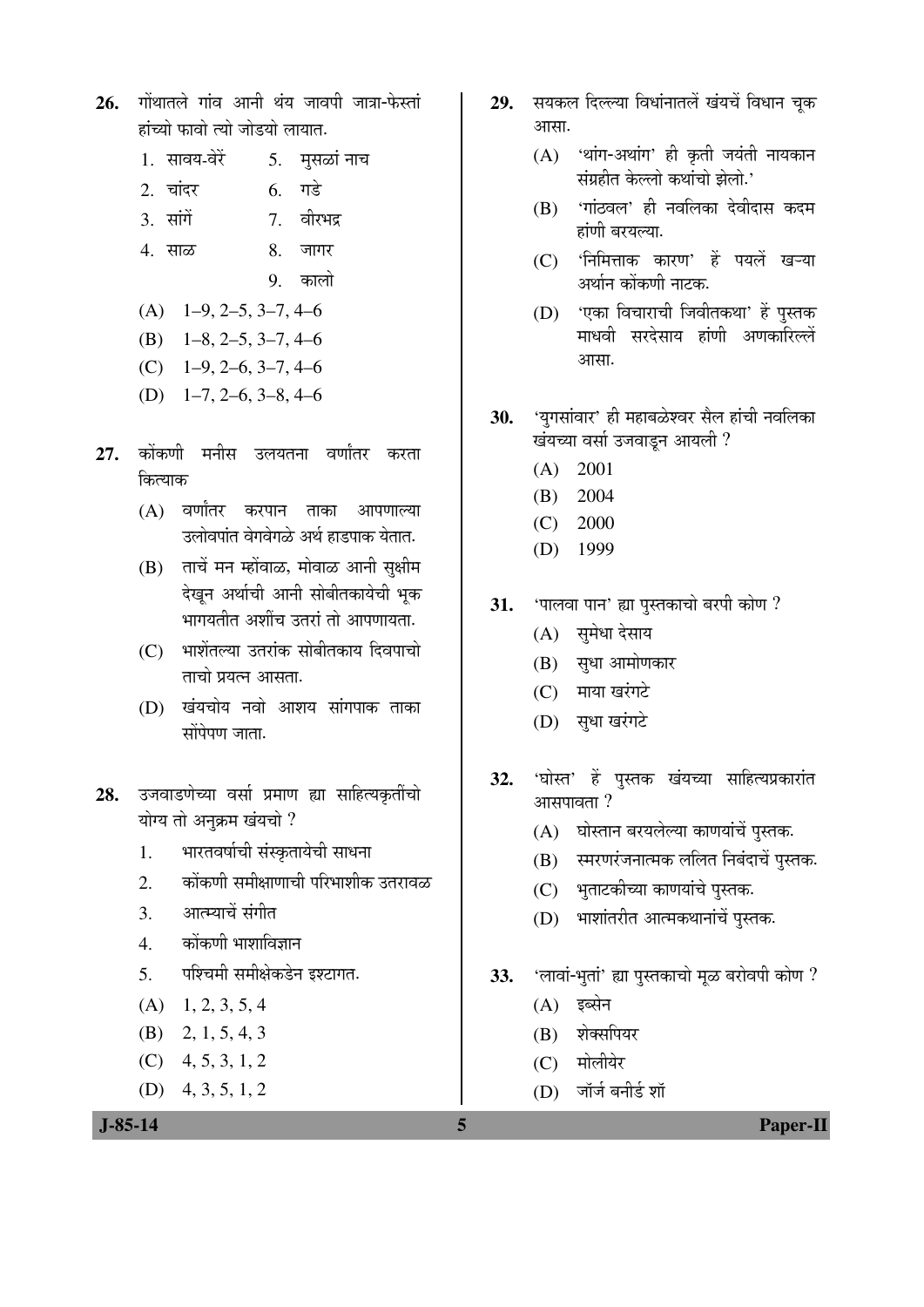- 34. चार्ल्ज फर्गुजन हांणे भासविज्ञानांतलो खंयचो सिद्धान्त मांडलो.
	- $(A)$  बाजारी हिंदी
	- $(B)$  पिज्जीन भाशेचो
	- (C) डायग्लॉसिया
	- (D) भाशिक पुनर्रचणुक
- **35.** इ.स. २००८ हे वर्सा खंयच्या साहित्यकृतीक दिल्लीच्या साहित्य अकादेमीचो पुरस्कार फाव जालो ?
	- $(A)$  'घणाघाय नियतीचे'
	- (B) किरवंट
	- (C) कावळ्याचें स्राद्ध
	- $(D)$  जाय काय जूय ?
- 36. हांतुंतलें खंयचें विधान बरोबर ?
	- $(A)$  पंजाबी आनी हिन्दी भाशीक अस्मितायांफाटल्यान समाजीक⁄ संस्कृतीक निश्ठा पळोवंक मेळटा.
	- $(B)$  पंजाबी आनी हिन्दी भाशीक अस्मितायो राजकी हावेसांक लागुन वेगळ्यो जाल्यात.
	- $(C)$  पंजाबी आनी हिन्दी भाशीक अस्मितायो फकत लिपी भेदाक लागून वेगळ्यो अस्मितायो जाल्यात.
	- $(D)$  पंजाबी आनी हिन्दी भाशीक अस्मितायो व्याकरणीक वेगळेवणाचे बुनयादीचेर उब्यो आसात.
- 37. हांतलें खंयचें पात्र 'तुटिल्लें नातें' ह्या कथेंतलें आसा $, 2$ 
	- $(A)$  दीपक
	- (B) तेरेझीन
	- (C) देवेश
	- $(D)$  डोना

**Paper-II 1-85-14** 

- 38. मिनीन आरावजो हांच्या तियात्राचें नांव हांतलें खंयचें ?
	- $(A)$  सोबीत संवसार
	- (B) दुडवांचो बाजार
	- (C) भाडयाचो कुसवो
	- $(D)$  मोगाचो मायपास
- 39. <del>ज्योतिशशास्त्राच्या नदरेन ऋग्</del>वेदाचो अभ्यास करपी अस्तंतेकडल्या विद्वानाचें नांव खंयचें ?
	- (A) मैक्समुल्लर
	- (B) डॉ. विल्सन
	- $(C)$  कीथ
	- $(D)$  याकोबी
- 40. 'आधुनिकतावाद आनी कोंकणी कथा' हो लेख बरोवपी हांतलो कोण ?
	- (A) किरण बड़कले
	- (B) प्रियदर्शिनी तडकोडकार
	- (C) हरिश्चंद्र नागवेंकार
	- (D) मनोहरराय सरदेसाय
- 41. सकयल दिल्ल्या पुस्तकांमदलें कोंकणी भाशेविशीचें खंयचें पुस्तक कोंकणी भाशा मंडळ हे संस्थेन उजवाडा हाडुंक ना ?
	- $(A)$  कोङ्कणी साहित्य मज्जिरी
	- $(B)$  कोंकणी भाषा : प्रकृती आणि परंपरा
	- $(C)$  कोंकणी व्याकरण
	- (D) कोंकणी कवितेची पांच दसकां
- **42.** \_\_\_\_\_\_\_\_ ह्या इंग्लेज उतराक 'आदिम' हें परिभाशिक उतर आसा.
	- (A) Prototype
	- (B) Myth
	- (C) Archetypal
	- (D) Primitive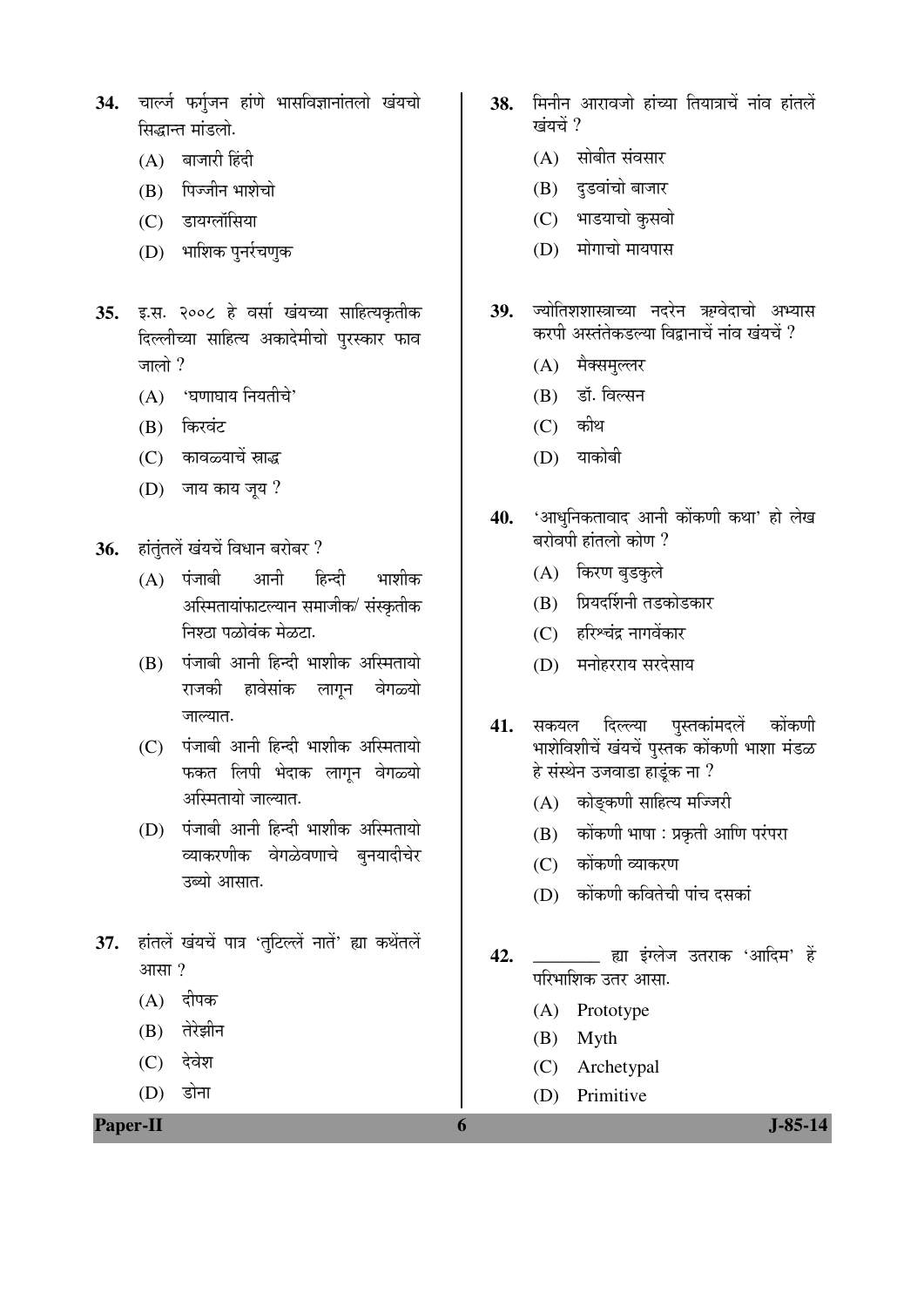- 43. सकयल्या वाक्यांत खंयचो अलंकार आसा ?  $\overline{d}$ ो तिका पळोवनगेलो उपरांत ताणे तिका पळोवन व्हेले.
	- $(A)$  श्लेश अलंकार
	- (B) अनुप्रास अलंकार
	- (C) यमक अलंकार
	- (D) दीपक अलंकार
- 44. सकयल दिल्ल्यो कवितेच्यो वळी बयाभाव हांच्या <u>खंयच्या कवितेंतल्यो आसात ?</u>
	- चल-चलता जाली रात दोळे म्हजे झेमेतात कोण जाणा  $?$  – चकलें वाट आयलें सोड़न मार्ग नीट !
	- $(A)$  मांडो
	- $(B)$  मागणे
	- $(C)$  जागर
	- (D) अथेकणी
- 45. सकयल दिल्लो खंयचो ग्रंथ जैन साहित्याचो  $3$ गासा $?$ 
	- $(A)$  समयसार
	- (B) तजकिरातृल
	- $(C)$  प्रज्ञापरमिता
	- (D) ब्रह्मवैवर्त
- **46.** एकांकी आनी तांतुतलें पात्र हांच्यो फाव त्यो जोडयो लायात.
	- 1. बुदवंत अ. उपरें
	- 2. सेलिया ब. वळख
	- 3. सावळी क. किळांच
	- 4. अस्लम ं ड. सरफरोशी की तमन्ना ट. भंयगर्भ
	- $(A)$  1 क, 2 ब, 3 ड, 4 अ
	- (B)  $1 \overline{a}$ ,  $2 \overline{c}$ ,  $3 3\overline{b}$ ,  $4 \overline{a}$
	- (C)  $1 \overline{a}$ ,  $2 \overline{a}$ ,  $3 \overline{a}$ ,  $4 \overline{c}$
	- (D)  $1 \overline{s}$ ,  $2 \overline{a}$ ,  $3 \overline{c}$ ,  $4 \overline{s}$
- 47. सकयल दिल्लीं खंयची विधानां बरोबर आसात ?
	- 1. । अथ्रेकणी म्हळ्यार दोन तरणीं काळजां जेदेवेळार एकमेकांक कडकडून मेळुंक आंवडेताततेदेवेळची अवस्था.
	- 2. 'बनवड' हो मेल्ल्याच्या जल्मदिसाची परबीं मनोवपाक गायतात.
	- 3. म्हणीतल्यान गोंयच्या पुराय समाजाचें चित्रण मेळटा.
	- 4. गोंयांतली 'कला अकादमी' ही संस्था सांस्कृतिक मळार वावरता.
	- $(A)$  1 आनी 2
	- $(B)$  2 आनी 3
	- $(C)$  3 आनी 4
	- $(D)$  1 आनी 4
- 48. कोंकणीतले अणकार आनी अणकारपी हांच्यो योग्य त्यो जोडयो वेंचात.
	- 1. उत्तर दिकेच्यो अ. रेवती कालेलकार वणटी
	- 2. शाकुंतल आ. गोकुळदास प्रभु 3. हयवदन <u>ह. अनंत राम भट</u>
	- 4. "Ö¾ÖÛúß ݟ. ¯ÖÏÛúÖ¿Ö £Öôûß
		- च. ओलिविन्यू गोमिश
	- (A)  $1 3$ ,  $2 \overline{5}$ ,  $3 3$ ,  $4 \overline{5}$
	- (B)  $1 3i$ ,  $2 5i$ ,  $3 5i$ ,  $4 3i$
	- (C)  $1 \overline{\xi}$ ,  $2 3\overline{\eta}$ ,  $3 \overline{\eta}$ ,  $4 3\overline{\eta}$
	- (D)  $1 3\pi$ ,  $2 \overline{4}$ ,  $3 \overline{5}$ ,  $4 \overline{5}$
- 49. सकयल दिल्ल्या उतरांचो समास खंयचो तें वळखान त्रिलोक आनी आमरण.
	- (A) कर्मधारेय आनी द्विग्
	- (B) द्विग् आनी अव्ययीभाव
	- (C) अव्ययीभाव आनी कर्मधारेय
	- (D) तत्पुरुष आनी द्विग
- 50. हांतलें खंयचें कवितेचें पुस्तक सु. म. तडकोडकार ह्या कवीन बरयलां ?
	- $(A)$  एक कृष्णकळी
	- $(B)$  मनसांवर
	- (C) मोग किनारी
	- $(D)$  घान्याचे राती

 **J-85-14 7 Paper-II**